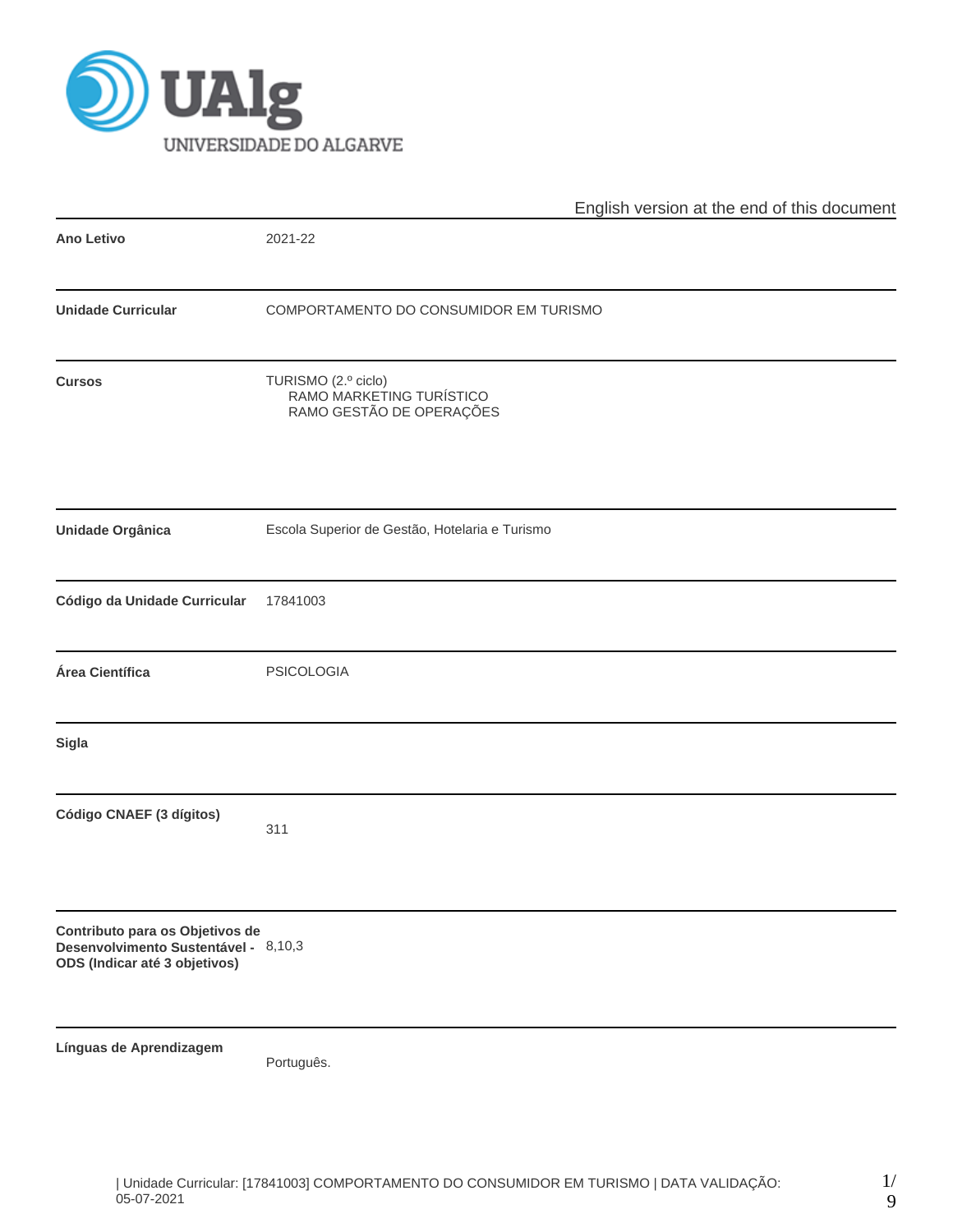

**Modalidade de ensino**

Presencial e à distância.

**Docente Responsável** Maria da Fé David Brás

| <b>I DOCENTE</b>                | <b>TIPO DE AULA</b> | <b>TURMAS</b>   | TOTAL HORAS DE CONTACTO (*) |
|---------------------------------|---------------------|-----------------|-----------------------------|
| Maria da Fé David Brás          | OT: TP              | <b>TP1: OT1</b> | 22TP: 5O <sup>T</sup>       |
| Nélson Manuel da Silva de Matos | TD.                 | TD1             | 8TP                         |

\* Para turmas lecionadas conjuntamente, apenas é contabilizada a carga horária de uma delas.

| <b>ANO</b> | <b>PERIODO DE FUNCIONAMENTO*</b> | <b>HORAS DE CONTACTO</b> | <b>I HORAS TOTAIS DE TRABALHO</b> | <b>ECTS</b> |
|------------|----------------------------------|--------------------------|-----------------------------------|-------------|
|            | . ت                              | 30TP: 5OT                | 140                               |             |

\* A-Anual;S-Semestral;Q-Quadrimestral;T-Trimestral

# **Precedências**

Sem precedências

# **Conhecimentos Prévios recomendados**

Não se aplica.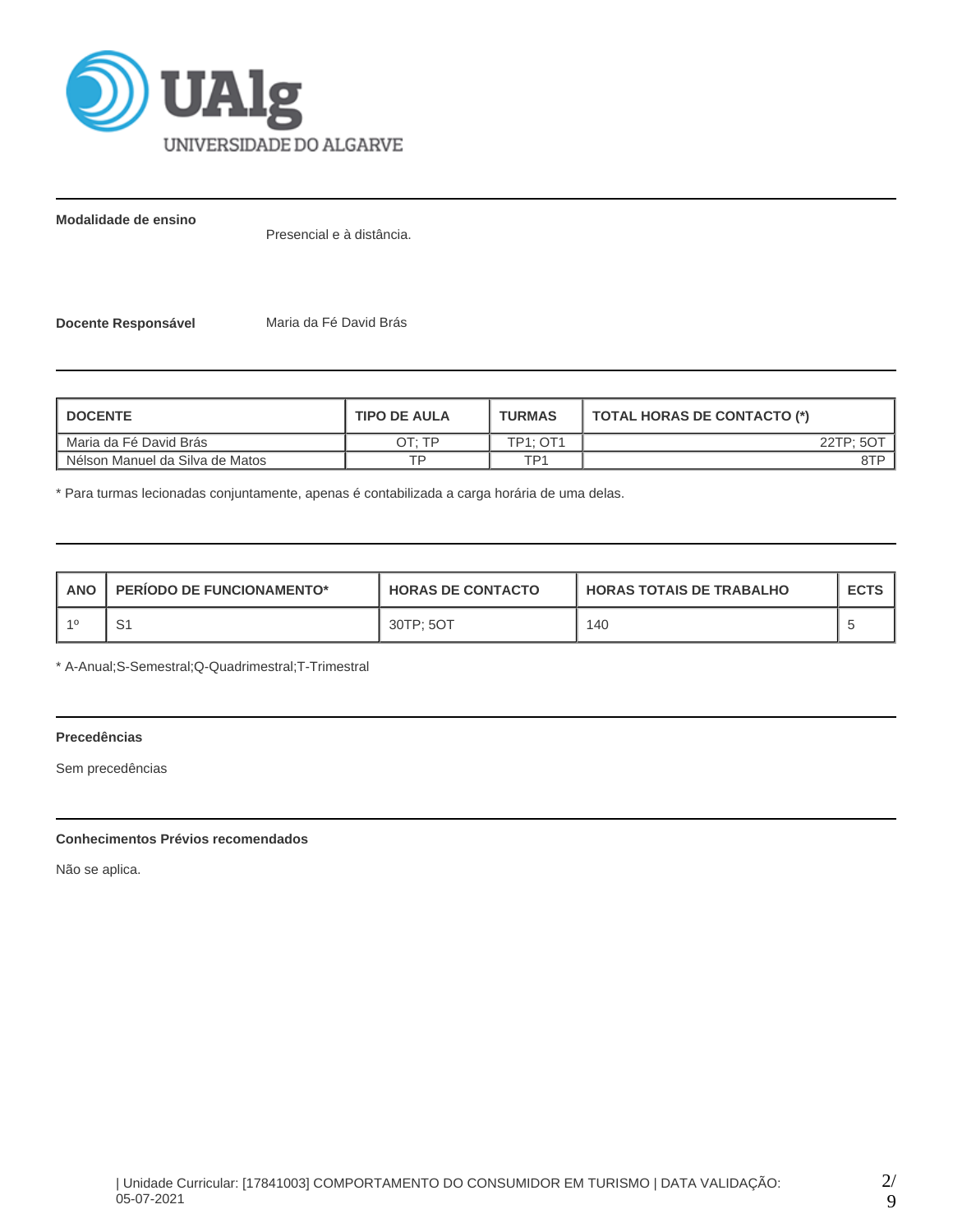

## **Objetivos de aprendizagem (conhecimentos, aptidões e competências)**

## **Objetivo Genérico** :

Apresentar e discutir fundamentos e características do comportamento humano que possibilitem reconhecer, avaliar e propor estratégias de abordagem específicas ao consumidor, em geral, e ao produto turístico em concreto.

## **Objetivos Específicos** :

- Conhecer e compreender a amplitude dos fenómenos cognitivos e comportamentais no marketing;
- Reconhecer os diferentes tipos de consumidor e as motivações (conscientes e inconscientes) do consumo;
- Adequar e propor estratégias de abordagem a públicos distintos e, em concreto, na área do Turismo.

## **Resultados da aprendizagem:**

- 1. Compreender o funcionamento do ser humano no que toca às motivações de consumo (intrinsecas e extrinsecas);
- 2. Analisar e perceber a articulação entre o consumo de viagens e o marketing;
- 3. Perceber e relacionar a oferta de um destino turístico com carateristicas psicográficas do visitante e aspetos socioculturais do destino.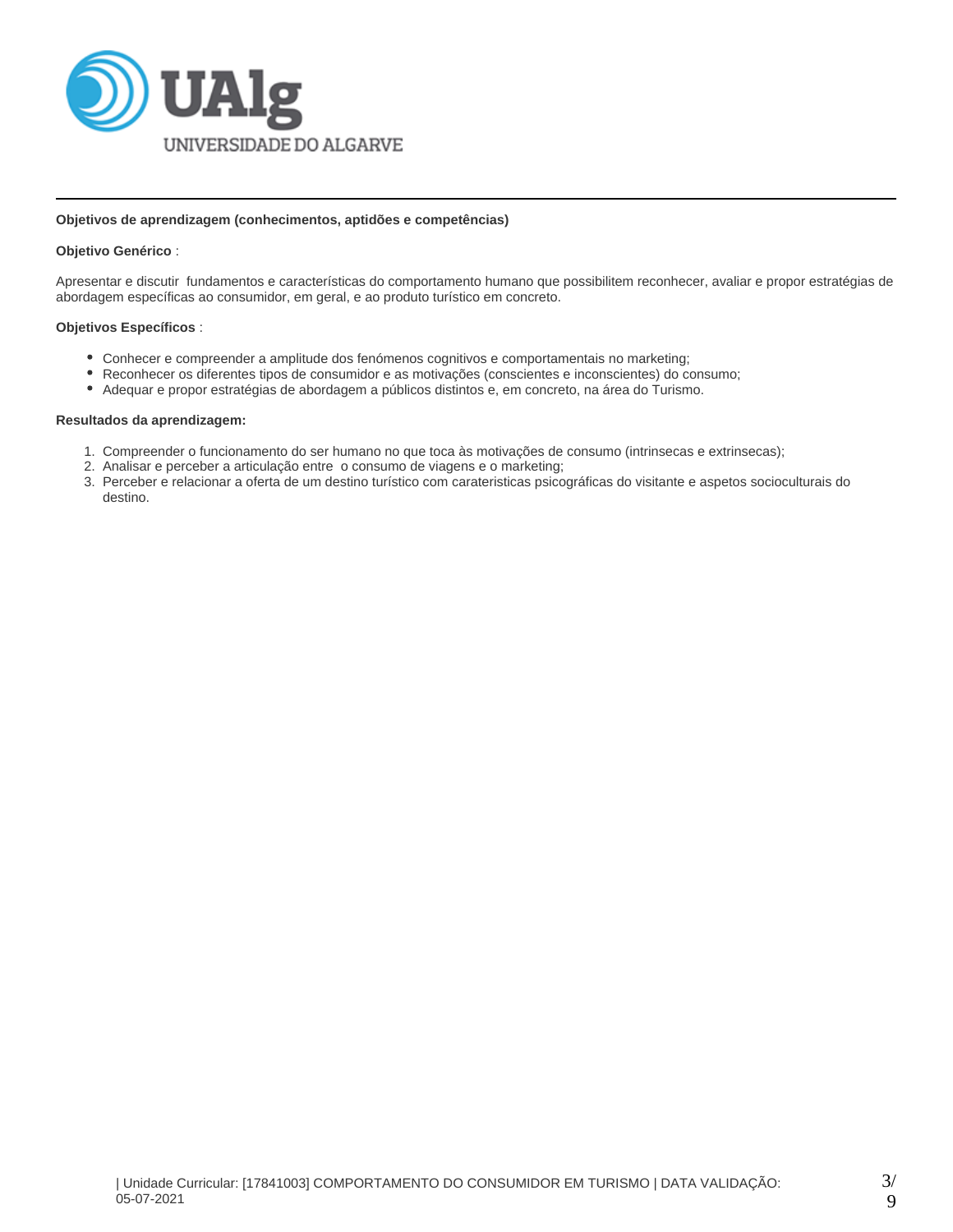

## **Conteúdos programáticos**

**1. Introdução ao Estudo do Comportamento do Consumidor: principais conceitos.**

**2. História do Comportamento do consumidor como área científica e a sua integração multidisciplinar (** Psicologia do Consumo; Sociologia do Consumo; Antropologia do Consumo; Neuromarketing).

## **3. Personalidade e Comportamento de Consumo:**

3.1. Teorias da personalidade aplicadas ao estudo do comportamento do consumidor ( Psicanalítica;Traços; Cognitiva; Comportamental).

- **4. Motivação, Necessidades e Emoções no Comportamento do Consumidor.**
- **5. Aprendizagem e Memória.**
- **6. Sensação e Perceção:**
- 6.1 Atenção seletiva; atenção distorcida; retenção seletiva.

### **7. Processo de Tomada de Decisão (PTD) e Compra:**

- 7.1. Fatores que influenciam o PTD;
- 7.2. Modelos do Processo de Tomada de Decisão.

### **Metodologias de ensino (avaliação incluída)**

Aulas teórico-práticas que incluem exposição teórica e exemplificada dos conteúdos programáticos, análise de casos e situações contemporâneas à lecionação da UC, trabalhos de grupo, estudos de caso.

- Componente de Avaliação por Frequência CAF (peso 100%)
- Avaliação da CAF: (Teste: 90% ; Realização de exercícios práticos em contexto de sala de aula: 10% )
- O estudante tem de cumprir com o dever de assiduidade, não podendo faltar a mais do que 25% das horas de contacto previstas.
- Dispensa de exame: CAF> = 10 valores

- Na época de exame de época normal, de recurso, especial de conclusão de curso ou melhoria de classificação, o resultado do exame corresponde a 100% da nota da UC.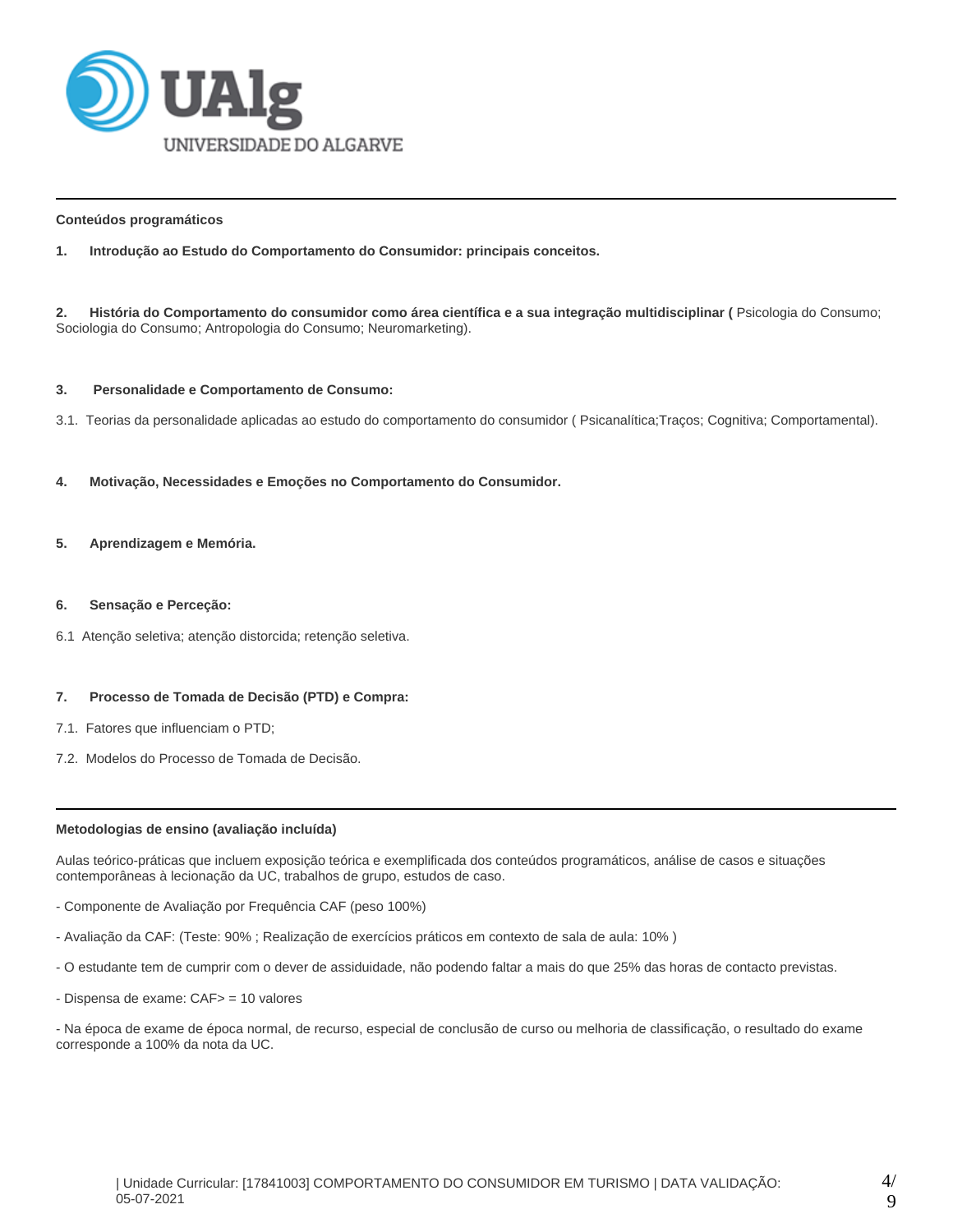

## **Bibliografia principal**

Cardoso, A. (2009). O Comportamento do Consumidor. Lisboa: Lidel.

Horner, S. & Swarbrooke, J. (2016). Consumer Behavior in Tourism. London: Routledge.

Priest, J.; Carter, S.; Statt, D. (2013). Consumer Behavior. Edinburgh. Edinburgh Business School.

Raab, G; Godbard, G; Ajami, R & Unga, A. (2010). The Psychology of Marketing: cross-cultural perspectives. UK: Gower Publishing Limited.

Saloman, M. (2015). Consumer Behavior: Buying, Having, Being. Boston: Pearson.

Saloman, M; Bamossy, G; Askegaard, S & Hogg, M. (2016). Consumer Behavior: A European Perspective . England: Perason Education Limited.

Samuel, L. (2010). Freud on Madison Avenue: Motivation Research and Subliminal Advertising in America. Pennsylvania: Penn Press.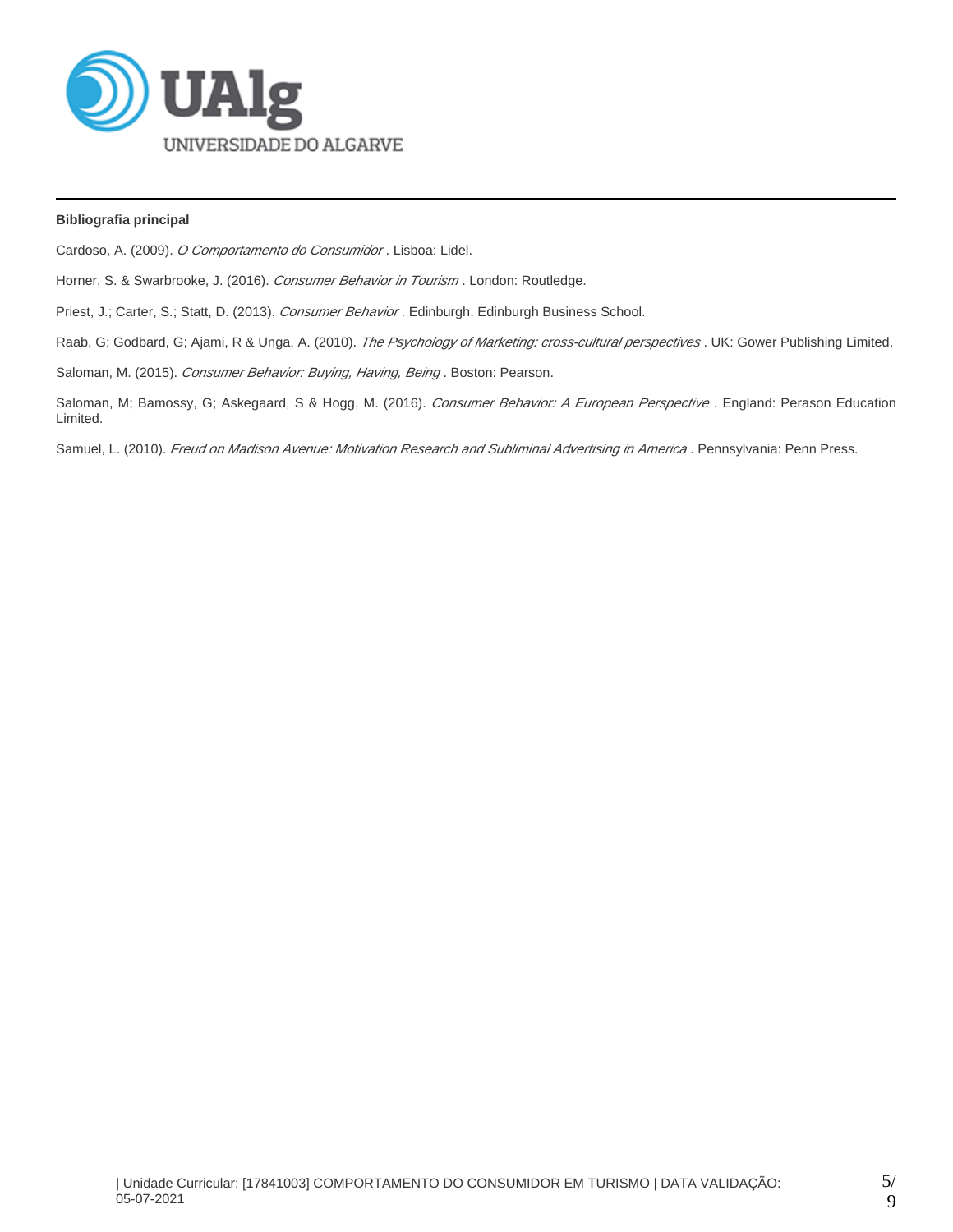

| <b>Academic Year</b>                                                                                   | 2021-22                                                                              |
|--------------------------------------------------------------------------------------------------------|--------------------------------------------------------------------------------------|
| <b>Course unit</b>                                                                                     | CONSUMER BEHAVIOR IN TOURISM                                                         |
| <b>Courses</b>                                                                                         | <b>TOURISM</b><br>BRANCH TOURISTIC MANAGEMENT<br><b>BRANCH OPERATIONS MANAGEMENT</b> |
| <b>Faculty / School</b>                                                                                | SCHOOL OF MANAGEMENT, HOSPITALITY AND TOURISM                                        |
| <b>Main Scientific Area</b>                                                                            |                                                                                      |
| Acronym                                                                                                |                                                                                      |
| <b>CNAEF</b> code (3 digits)                                                                           | 311                                                                                  |
| <b>Contribution to Sustainable</b><br><b>Development Goals - SGD</b><br>(Designate up to 3 objectives) | 8,10,3                                                                               |
| Language of instruction                                                                                | Portuguese.                                                                          |
| <b>Teaching/Learning modality</b>                                                                      | Classroom-based and/or distance learning.                                            |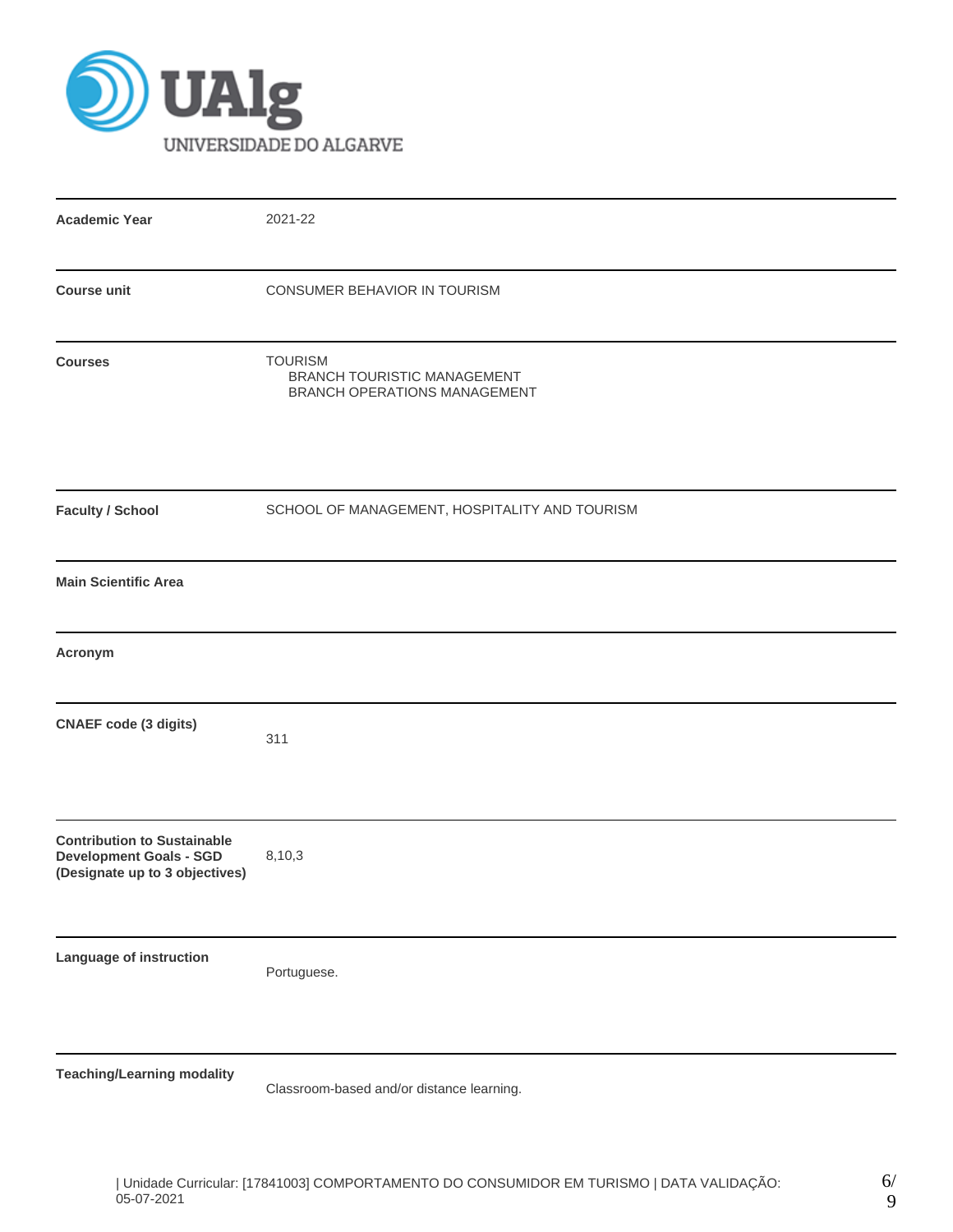

**Coordinating teacher** Maria da Fé David Brás

| Teaching staff                  | Type   | <b>Classes</b>  | Hours (*) |
|---------------------------------|--------|-----------------|-----------|
| I Maria da Fé David Brás        | ገT∙ TP | <b>TP1: OT1</b> | 22TP; 5OT |
| Nélson Manuel da Silva de Matos | TD     | TP1             | 8TP       |

\* For classes taught jointly, it is only accounted the workload of one.

| Con<br>hours |              | ∽. | <b>Transport</b> |   |    |     | otal |
|--------------|--------------|----|------------------|---|----|-----|------|
|              | ن دا ا<br>нэ | Ш  | IІC              | Ш | ШC | IІC | ، ۱۵ |

T - Theoretical; TP - Theoretical and practical ; PL - Practical and laboratorial; TC - Field Work; S - Seminar; E - Training; OT - Tutorial; O - Other

## **Pre-requisites**

no pre-requisites

### **Prior knowledge and skills**

None.

### **The students intended learning outcomes (knowledge, skills and competences)**

Present and discuss the fundamentals characteristics of human behavior that make it possible to recognize, evaluate and propose specific approaches to the consumer, in general, and to the touristic product in specific.

## **Specific objectives** :

Know and understand the range of cognitive and behavioral phenomena in marketing; Recognize the different types of consumers and the motivations (conscious and unconscious) of consumption; Adapt and propose strategies to approach different audiences and, specifically, in the area of Tourism.

### **Learning outcomes** :

Understand the functioning of human beings with regard to consumption motivations (intrinsic and extrinsic); Analyze and understand the link between travel consumption and marketing; Understand and relate the offer of a tourist destination with psychographic characteristics of the visitor and sociocultural aspects of the destination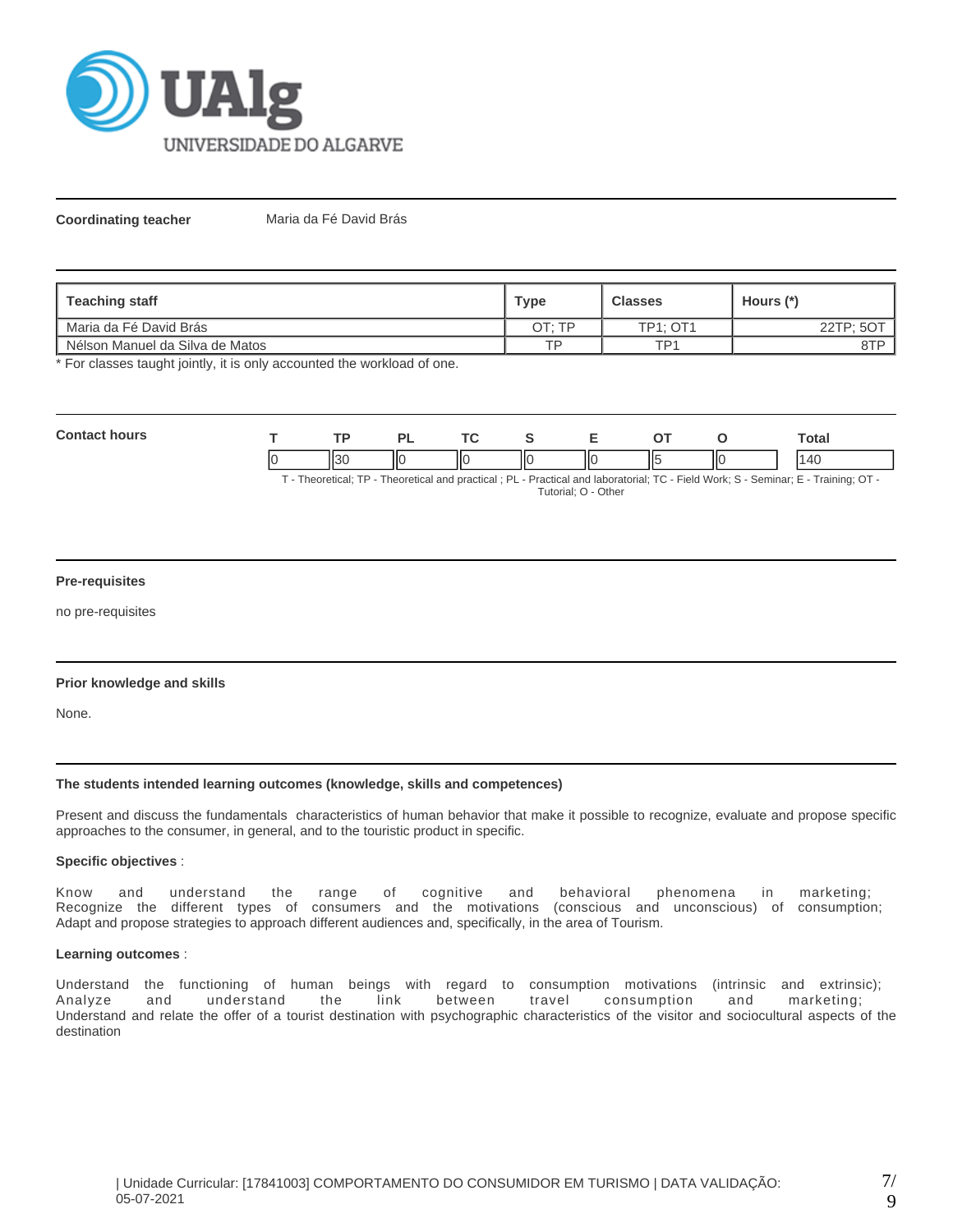

## **Syllabus**

1. Consumer Behavior: main concepts.

2. Consumer Behavior as a scientific area and its multidisciplinarity (Consumer's Psychology; Consumer's Sociology; Consumer's Anthropology; Neuromarketing).

3. Personality and Consumption Behavior:

3.1. Personality theories applied to the study of consumer behavior (Psychoanalytic; Traits; Cognitive; Behavioral);

4. Motivation, Needs and Emotions in Consumer Behavior.

5. Learning and Memory.

6. Sensation and Perception:

6.1. Selective attention; distorted attention; selective retention.

7. Decision-Making Process (DMP) and Purchase Process:

- 7.1. Factors that influence DMP;
- 7.2. Models of Decision Making Process.

## **Teaching methodologies (including evaluation)**

Theoretical-practical classes that include lectures to exemplify the syllabus content, specific contemporary case analysis, group work, case studies.

- Frequency Assessment Component FAC (100%)
- FAC evaluation: (Test: 90%; Exercices during class:10% )
- The student must comply with the duty of assiduity, and cannot miss more than 25% of the hours of contact provided.
- Dismissed from the exam:  $FAC > = 10$  values
- Exams (1st call; 2nd call, special call or grade improvement) ¿ 100% of the classification in the CU